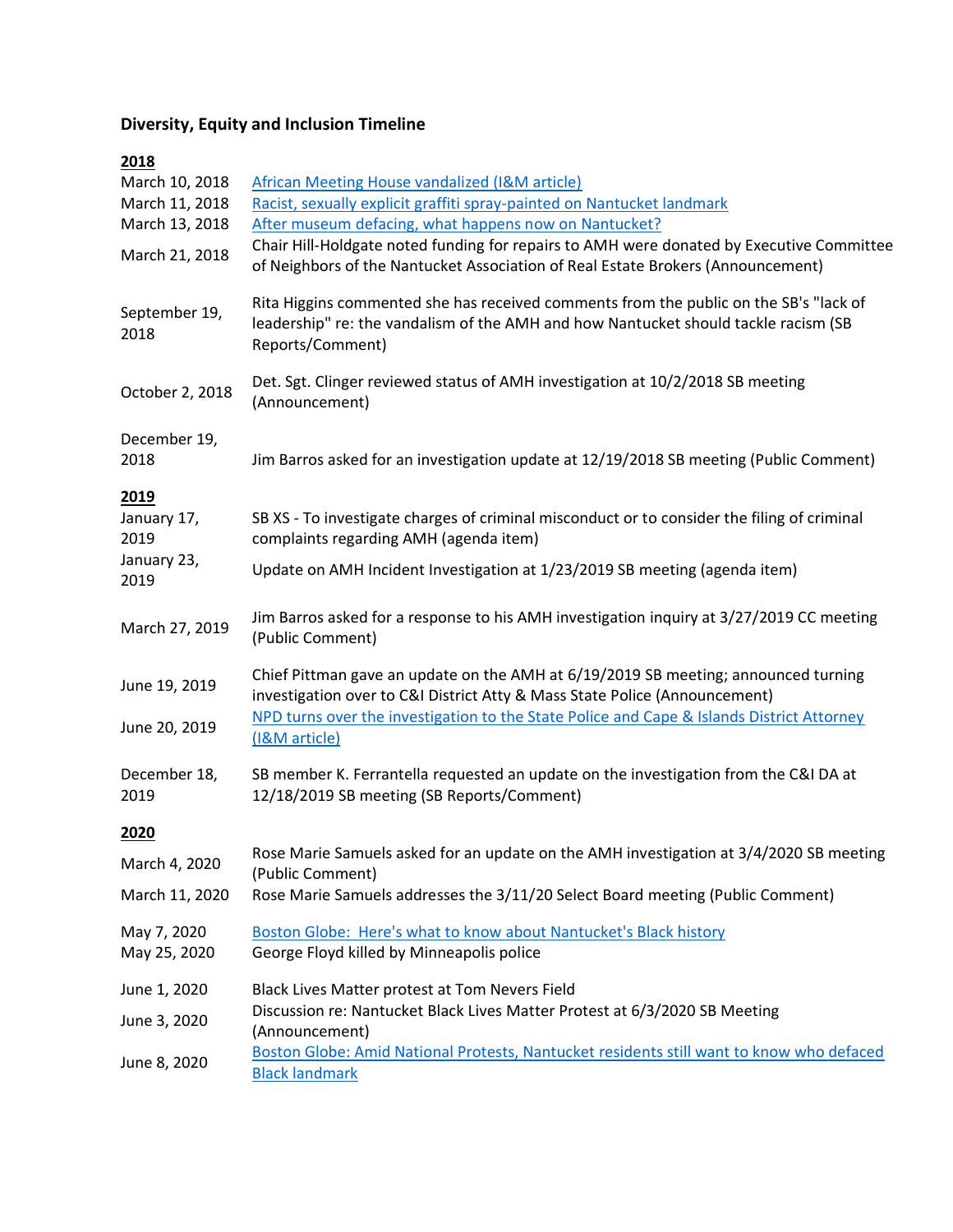| June 10, 2020                              | DA Press Release by Tara Miltimore - continues to be under investigation by Grand Jury and<br><b>MA State Police</b><br>Assistant Town Manager, DPW Director, Charity Grace and Select Board Members Bridges                                                                                         |
|--------------------------------------------|------------------------------------------------------------------------------------------------------------------------------------------------------------------------------------------------------------------------------------------------------------------------------------------------------|
| June 12, 2020                              | and Ferrentella participate in Racial Equity Institute presentation "The Groundwater<br>Approach"                                                                                                                                                                                                    |
| June 12, 2020                              | Black Lives Matter protest on Main Street                                                                                                                                                                                                                                                            |
| June 17, 2020                              | Town Manager addresses the Select Board regarding the Public Comment made by Rose<br>Marie Samuels at the March 11, 2020 Select Board meeting                                                                                                                                                        |
| June 17, 2020                              | Weekly Select Board Racial Equity/Race Relations Updates as well as initiatives including<br>creating the DEI position and townwide DEI review begin                                                                                                                                                 |
| June 24, 2020                              | Select Board adopts pledge for racial and equity standing against police brutality                                                                                                                                                                                                                   |
| July 15, 2020                              | Diversity, Equity and Inclusion Director position posted                                                                                                                                                                                                                                             |
| July 23, 2020                              | Diversity, Equity and Inclusion Director position advertised in the Inquirer & Mirror,<br>application closes August 10, 2020                                                                                                                                                                         |
| Juy 29, 2020                               | HR Diversity Webinar: "Living in an Uncertain World: Conversations About Race"                                                                                                                                                                                                                       |
| August 3, 2020                             | Council for Human Services meets to discuss potential interview questions for HR to<br>consider and review of draft RFP                                                                                                                                                                              |
| August 10, 2020                            | Diversity, Equity and Inclusion Director applications deadline (51 applicants)                                                                                                                                                                                                                       |
| August 11, 2020                            | Nantucket Employee Empowerment Team (NEET) meets to discuss potential interview<br>questions for HR to consider and review of draft RFP                                                                                                                                                              |
| August 13, 2020                            | Review of office space, renting office space or issuing RFP for new DEI Office<br>Informal Screening Workgroup established. Members include: Theran Singleton<br>(Citizen/Middle School Teacher), Denise Kronau (Citizen/Finance Committee Member - note                                             |
| August 19, 2020                            | later left process October 2020), Osagie Doyle (Town employee/NEET member), Vanesha<br>Williams (Town employee/ NEET member), Roberto Santamaria (Health Director), Melissa<br>Murphy (Select Board Member) and Rachel Day (Assistant Town Manager) with HR<br>representation at workgroup meetings. |
| August 22, 2020                            | On Nantucket, a racist act gets a second look                                                                                                                                                                                                                                                        |
| September 9,<br>2020                       | Phase 1, Step 1 screening of application/resumes based on minimum qualifications<br>completed                                                                                                                                                                                                        |
| September 10,<br>2020                      | Phase 1, Step 2 Informal Screening Workgroup review of 33 applicants and recommend<br>those move to Phase 1, Step 3 in the process and provide written questions (developed by<br>suggestions from the Screening Group, Council for Human Services and NEET)                                         |
| September 18,<br>2020                      | Written responses from 10 candidates due                                                                                                                                                                                                                                                             |
| September 22,<br>2020                      | Phase 1, Step 3 completed: Written responses evaluated by Screening Workgroup                                                                                                                                                                                                                        |
| October 1 - 15,<br>2020                    | Phase 2 of hiring begins: First and Second round interviews conducted                                                                                                                                                                                                                                |
| October 15,<br>2020<br>October 19,<br>2020 | Phase 3: Determine final applicant for recommendation to Town Administration by<br>Screening Workgroup done<br>Hire recommendation submitted to Select Board in accordance with Section 4.3(a) of the<br><b>Town Charter</b>                                                                         |